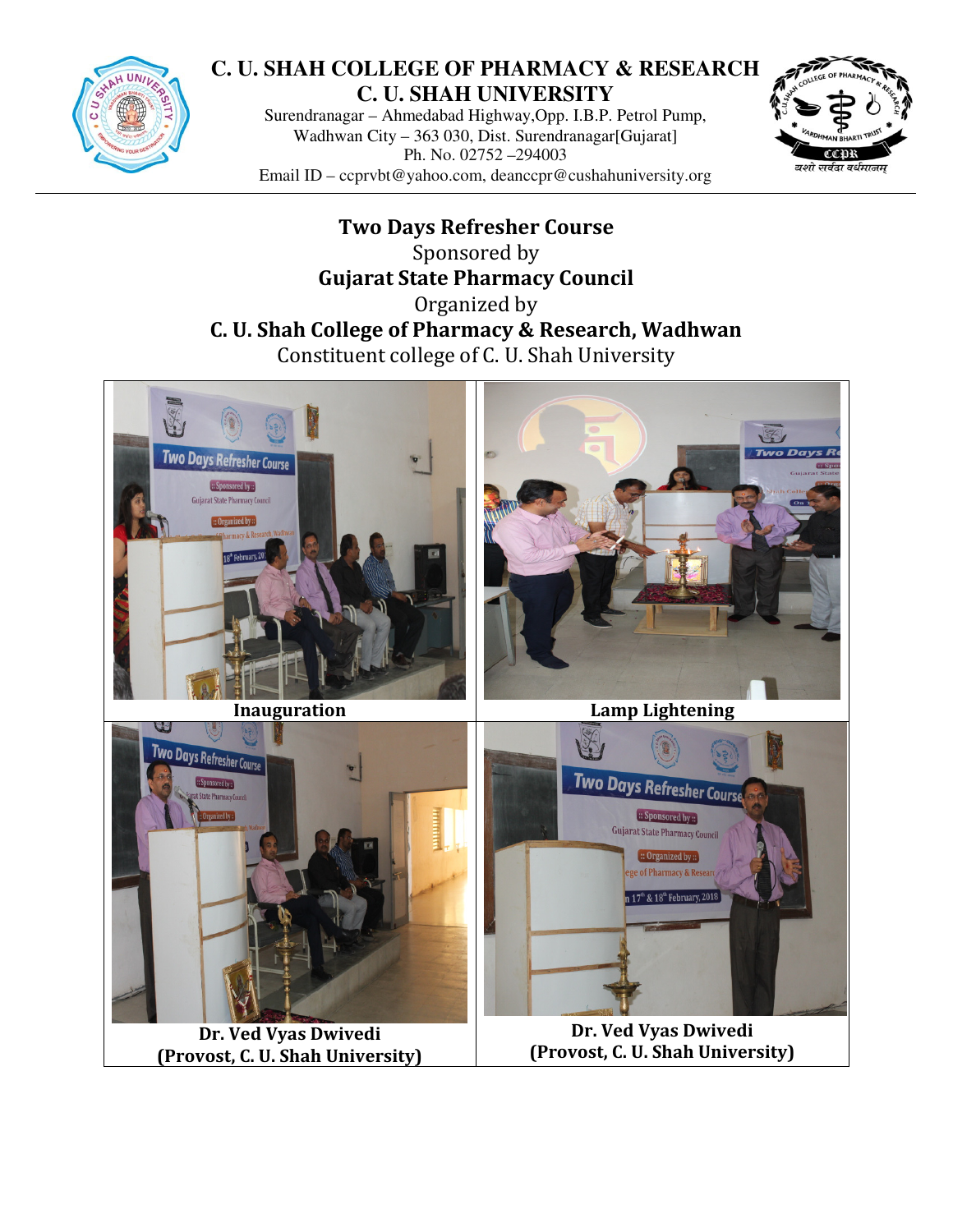

## **C. U. SHAH COLLEGE OF PHARMACY & RESEARCH C. U. SHAH UNIVERSITY**

Surendranagar – Ahmedabad Highway,Opp. I.B.P. Petrol Pump, Wadhwan City – 363 030, Dist. Surendranagar[Gujarat] Ph. No. 02752 –294003 Email ID – ccprvbt@yahoo.com, deanccpr@cushahuniversity.org



C. U. Shah College of Pharmacy and Research, Wadhwan organized the third refresher course for registered pharmacists on  $17<sup>th</sup>$  &  $18<sup>th</sup>$  February, 2018. The course was sponsored by Gujarat State Pharmacy Council, Ahmedabad. The course started with registration and refreshment at 9:00 a.m. All the participants were provided the printed course material, along with kit. Total 85 registered pharmacists were participated.

The inauguration function started with introduction and welcome of guests by Dr. Nishant A. Oza, Principal of Faculty of Pharmaceutical Sciences. Guests were felicitated after lightening the lamp. Dr. Ved Vyas Dwivedi sir (Pro-vost, C. U. Shah University) was the chief guest of the inauguration ceremony. He imbibes all the participants with their precious knowledge, views and ideas regarding the use of mobiles in this new era. Dr. Girish K. Goswami (Dean, Department of Sciences, C. U. Shah University) was the guest of honor and has given thought provoking address to all the participants.

Scientific session was started after the inaugural ceremony and first the lecture was delivered by Dr. Satyajit Sahoo (Associate Professor, C. U. Shah College of Pharmacy & Research) on Drugs Incompatibilities. He explained various types of incompatibilities and methods to overcome it. After that Dr. Nishant Oza (Principal, C. U. Shah College of Pharmacy & Research) has delivered an informative lecture on Patent laws. He focused on application procedure for filling patent in India.

After lunch the lecture was delivered by Dr. Akruti Khodakiya (Associate Professor, C. U. Shah College of Pharmacy & Research) on Drugs Interactions. She discussed about various side effects of drug-drug interaction studies and explains about the advantages of website meant for enquiring the drug interactions.

The last lecture of the day was delivered by Dr. Jayesh Patel (Senior Drug Inspector, Food and Drug Control Administration) on Drugs and Magic Remedies Act. He explained regarding the act to control the advertisement of drugs in certain cases, to prohibit the advertisement for certain purposes of remedies alleged to possess magic qualities and to provide for matters connected therewith.

On the second day, after breakfast the morning session was started with a lecture by Dr. Ashok Patel (Associate Professor, B. K. Modi Government Pharmacy College, Rajkot) on Pharmacy Profession in India and advanced countries. He focused on various prospects and